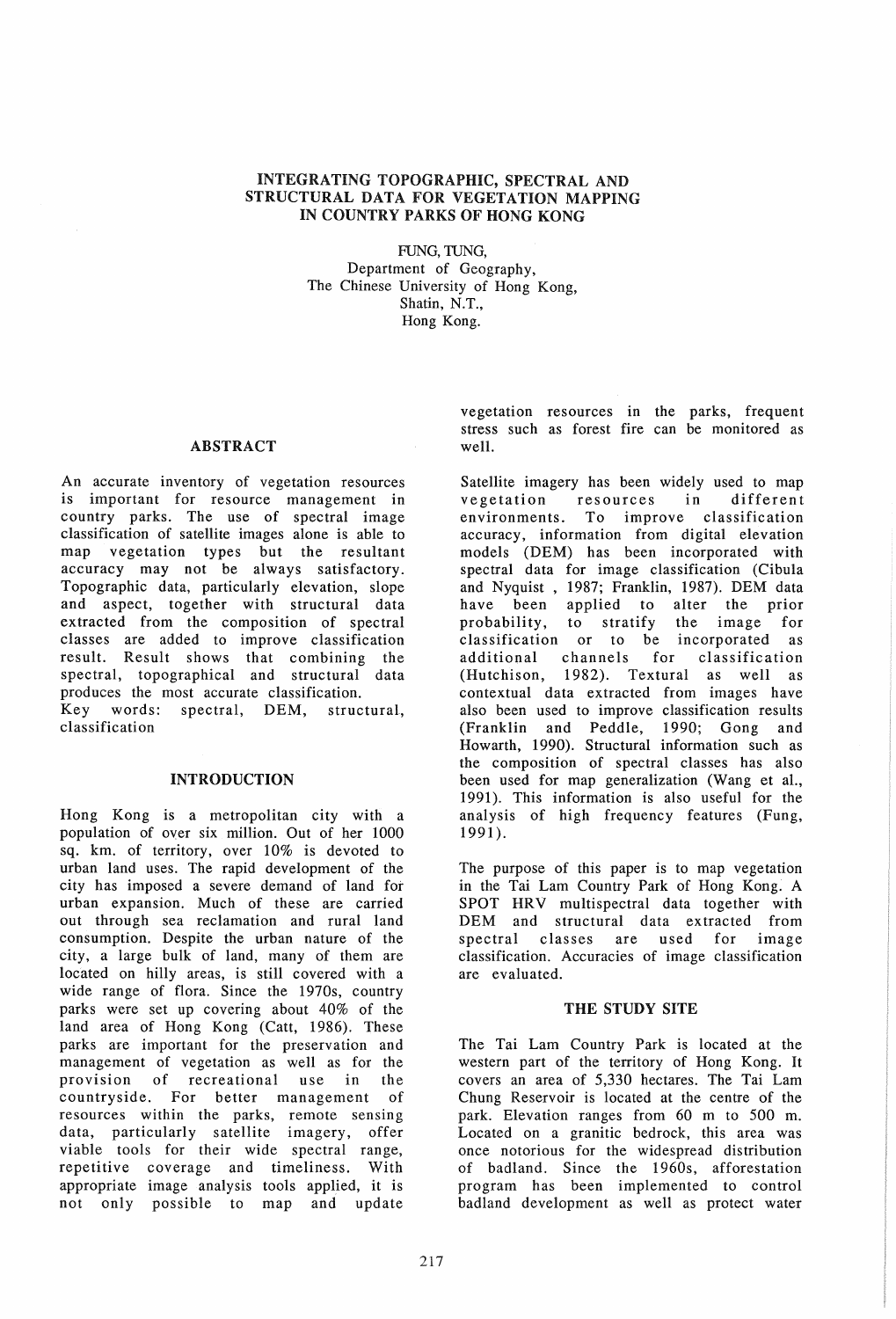catchments. Trees such as *Pinus massoniana*  and *Acacia confusa* have been planted. Scattered badland can still be found along hill ridges at the western part of the Park. This part of the park has steep slope with rock outcrop scattered around where hill grassland is more commonly found.

## DATA DESCRIPTION

A SPOT HRV multispectral data acquired on January 14, 1987 is available for the analysis. A rectangular image of 300 X 250 pixels is georeferenced with reference to the Hong Kong Metric Grid System at 20 X 20 m pixel size. This image was taken during the dry winter season. With a low humidity and moisture content, a distinctive contrast between afforested woodland and hill grassland is found where the former appears in a rich red hue whilst the latter is yellow in a false color composite. Badland appears as bright white scars on the hilltops.

For better identification of different vegetation classes, a normalized differenced vegetation index is calculated as:

$$
NDVI = \frac{IR - R}{IR + R} \text{ or}
$$
  
NDVI = 
$$
\frac{XS3 - XS2}{XS3 + XS2}
$$

This NDVI is incorporated with other spectral channels for image classification.

Digitized contour lines at a scale of 1:20,000 is available in ARC/INFO format. This vector file is created at a contour interval of 20 m. This vector file is rasterized from which spatial interpolation is performed. Based on the DEM other topographic variables of slope and aspect are generated.

# METHODOLOGY

## Generation of spectral classes

An unsupervised classification is first performed using the three SPOT multispectral channels and the NDVI. Fifteen classes are generated. Nature of them is identified as follows:

- 1. water
- 2. coniferous woodland shadow/ water
- 3. water
- 4. coniferous woodland shadow/ water
- 5. wet bare soil<br>6 broadleaf wo
- broadleaf woodland
- 7. wet bare soil/water<br>8. woodland shadow
- 8. woodland shadow<br>9. wet bare soil/gras
- 9. wet bare soil/grassland<br>10. coniferous woodland/sc
- 10. coniferous woodland/scrubland<br>11. scrubland/badland
- 11. scrubland/badland<br>12. grassland
- 12. grassland<br>13. badland
- 13. badland<br>14. grasslan
- 14. grassland<br>15. badland
- 15. badland

# Generation of Structural Information

In the study of urban land uses of Hong Kong, Fung (1991) noted that the composition of spectral classes can yield important information particularly for heterogeneous land uses. A land use can be described by its composition of spectral classes as

 $LU_i = f \{ SC_1, SC_2, ..., SC_n \}$ 

where  $LU_i$  is the land use type i  $SC_1$ ,  $SC_2$ , ...,  $SC_n$  are the spectral classes derived from any classification.

This information is then generated by counting the proportion of each spectral class within a land parcel:

 $LU_i = f \{p(SC_1), p(SC_2), ..., p(SC_n)\}\$ 

where  $LU_i$  is the land use and land cover

type i  $p(S C_i)$  is the proportion of the jth spectral class within the land parcel.

It was found that different land uses possess different composition of spectral classes. This information is useful for the study of complicated urban land uses. It is thus used to examine this structural information can be useful in a non-cultural environment as well.

To generate structural information from the spectral classes, a 3 x 3 window is used to count the frequency of occurrence of each spectral class. A total of 15 images is thus generated in which pixel values range from 0 to 9 depicting the likelihood of a particular spectral class to occur. A principal components transformation is performed on these 15 images to reduce data redundancy and to extract useful structural information. Table 1 shows the first three eigenvectors and their associated eigenvalues. The first three principal components, accounting for 73.97% of total variance are then used for further analysis. The principal components are basically area weighted by the corresponding spectral classes. The first principal component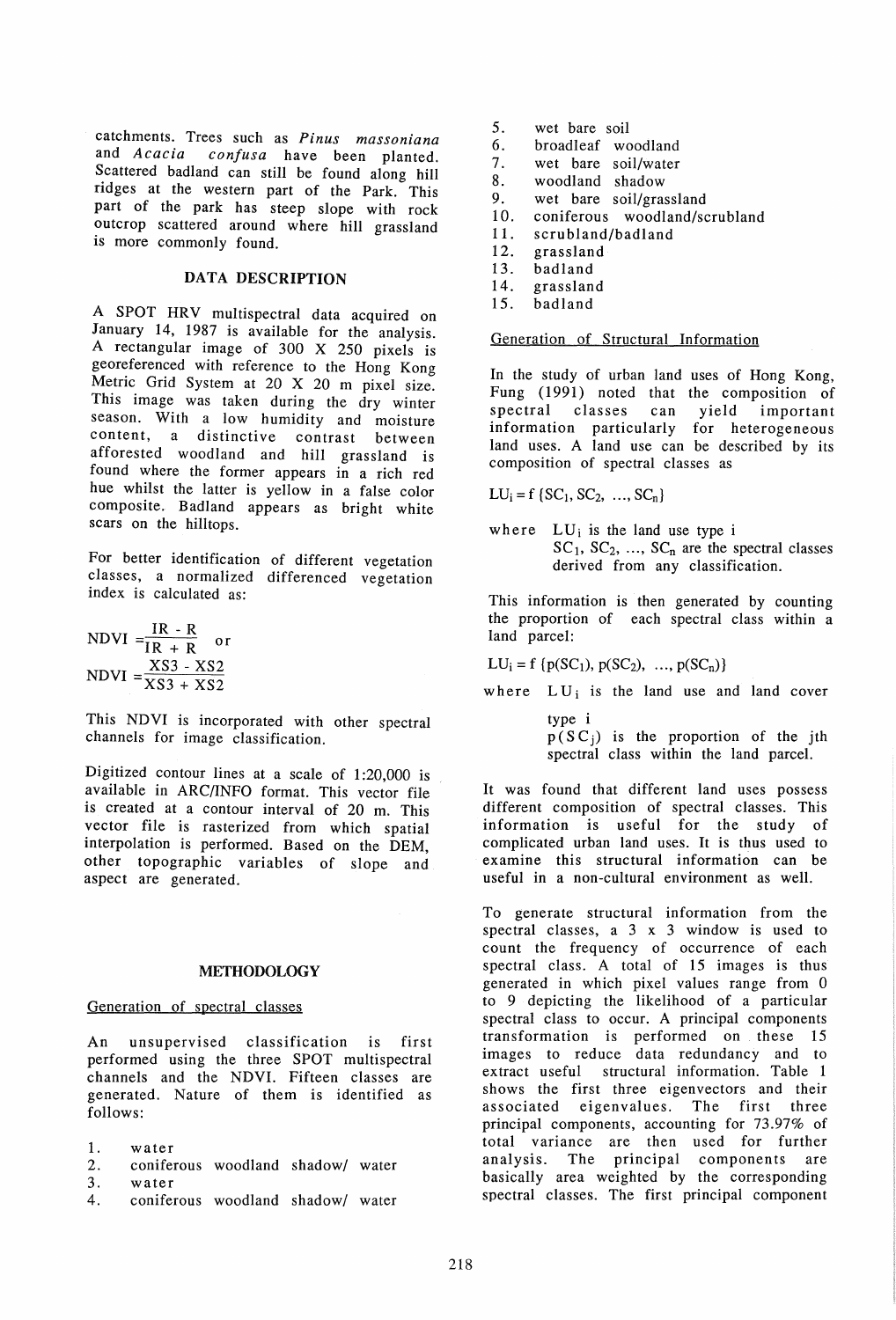| Spectral class                          | PC <sub>1</sub> | PC <sub>2</sub> | PC <sub>3</sub> |
|-----------------------------------------|-----------------|-----------------|-----------------|
| 1. water                                | $-0.003$        | 0.008           | $-0.001$        |
| 2. coniferous woodland shadow/ water    | $-0.000$        | $-0.000$        | 0.001           |
| 3.<br>water                             | $-0.027$        | 0.094           | $-0.017$        |
| coniferous woodland shadow/ water<br>4. | $-0.002$        | 0.005           | 0.003           |
| 5.<br>wet bare soil                     | $-0.009$        | 0.029           | 0.011           |
| broadleaf woodland<br>6.                | 0.888           | $-0.286$        | $-0.021$        |
| wet bare soil/water<br>7.               | $-0.001$        | 0.006           | $-0.001$        |
| woodland shadow<br>8.                   | $-0.088$        | 0.313           | 0.734           |
| 9. wet bare soil/grassland              | $-0.005$        | 0.015           | $-0.001$        |
| 10. coniferous woodland/scrubland       | $-0.069$        | 0.127           | 0.074           |
| scrubland/badland<br>III.               | $-0.181$        | 0.235           | $-0.660$        |
| 12.<br>grassland                        | $-0.028$        | 0.066           | $-0.038$        |
| 13.<br>badland                          | $-0.031$        | 0.086           | $-0.082$        |
| grassland<br>14.                        | $-0.401$        | $-0.849$        | 0.089           |
| 15.<br>badland                          | $-0.024$        | 0.071           | $-0.051$        |
|                                         |                 |                 |                 |
| eigenvalue                              | 1804.565        | 1014.941        | 671.119         |
| $\%$ variance                           | 38.24           | 21.51           | 14.22           |

Table 1: Principal Components of the Spectral Classes

(PC1) explains the distribution of woodland mainly. PC2 explains the distribution of grassland and badland whereas PC3 accounts for the woodland shadow and grassland.

A total of 10 data channels are thus used' for the analysis. They are:

| spectral data | 1. SPOT XS1        |
|---------------|--------------------|
|               | 2. SPOT XS2        |
|               | 3. SPOT XS3        |
|               | 4. NDVI            |
| <b>DEM</b>    | 5. elevation       |
|               | 6. slope           |
|               | 7. aspect          |
| structural    | 8. PC1             |
|               | 9. PC <sub>2</sub> |
|               | 10. PC3            |
|               |                    |

A maximum likelihood classifier is adopted for image classification. A supervised approach is used in which training sites are selected for 10 classes. They are:

1. water

- 2. badland
- 3. broadleaf woodland (mainly eucalyptus)
- 4. broadleaf woodland and scrubland
- 5. coniferous woodland (mainly pines)
- 6. coniferous woodland on shadowed slope
- 7. mixed grass and rock outcrops
- 8. grassland
- 9. scrubland
- 10. agricultural land

In order to compare the effectiveness of different types of data, four classifications are performed with different combinations of data. They are:

- 1. spectral data only
- 2. spectral data and DEM data
- 3. spectral data and structural data
- 4 spectral, DEM and structural data

Test sites are selected to assess the accuracies of classification. Error matrices together with the overall accuracies and Kappa coefficients of agreement are computed to compare different results.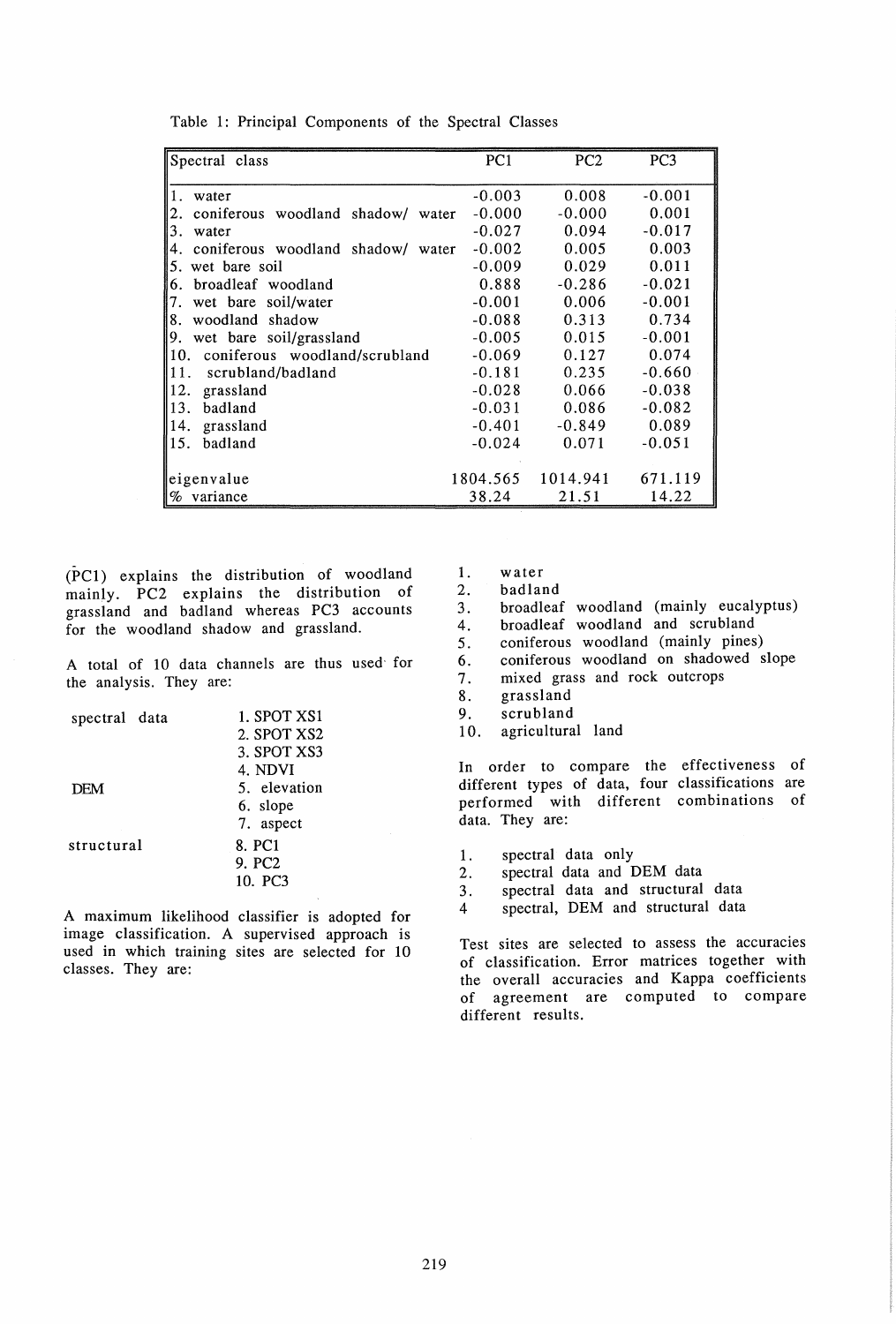|  |  | Table 2: Classification Results |  |
|--|--|---------------------------------|--|
|--|--|---------------------------------|--|

| classifications                  | overall<br>accuracy | Kappa coefficient<br>of agreement |
|----------------------------------|---------------------|-----------------------------------|
| spectral                         | 75.73               | 73.05                             |
| 2. spectral + $DEM$              | 84.03               | 82.19                             |
| $3.$ spectral + structural       | 80.11               | 77.58                             |
| 4. spectral + $DEM + structural$ | 86.12               | 84.76                             |

### RESULTS AND DISCUSSION

Table 2 illustrates the accuracy levels of the four classifications. Using spectral data alone is able to yield an overall accuracy of 75.73% and a Kappa coefficient of 73.05. It is the lowest of the four classifications. Major confusion is found among (3) broadleaf woodland (4) broadleaf woodland and scrubland and (5) coniferous woodland. Similar confusion is found in other classification images as well.

Incorporating other data for classification does improve classification results. Combining the spectral and DEM data, the overall accuracy and Kappa coefficients produced are 84.03% and 82.19 respectively. Accuracy is lower if structural data is used. This means that the DEM data is relatively more important in the improvement of classification results. Combining all the data produces the most accurate result (Figure 1). The overall accuracy and Kappa coefficient are 86.12 and 84.76 respectively. They are slightly higher than that of using spectral and DEM data together.

This result indicates that adding terrain variables and structural information can improve classification accuracy. In the study sites, the distribution of vegetation is associated with the terrain configuration. Along the valleys, scrubland and woodland are more commonly found where there are shelter and availability of water. In contrast, more grassland is located on hill tops and ridges and steep slopes. Topographic variables of aspect and slope are able to account for such a distribution.

The use of structural information is less useful it can only slightly improve the classification result. The use of a small window size of 3 X 3 may not be able to capture essential variation of structural details. More importantly, structural information is found to be useful in the identification of heterogeneous land uses, particularly urban land uses. In the study area, the landscape is less heterogeneous than urban landscape. Therefore, the result becomes less promising.

#### **CONCLUSION**

In this paper, spectral data are integrated with topographic and structural data for image clas sification. It is concluded that incorporating ancillary data can improve remote sensing image classification. The use of topographic variables, elevation, aspect and slope is the most important as the distribution and growth of vegetation is much related to the terrain configuration. Using structural information can only slightly improve classification result. For further study, it is found that terrain features, such as ridges and valleys and their distribution are important in shaping the distribution of vegetation. Extraction of these features may offer even better results for classification in the study area.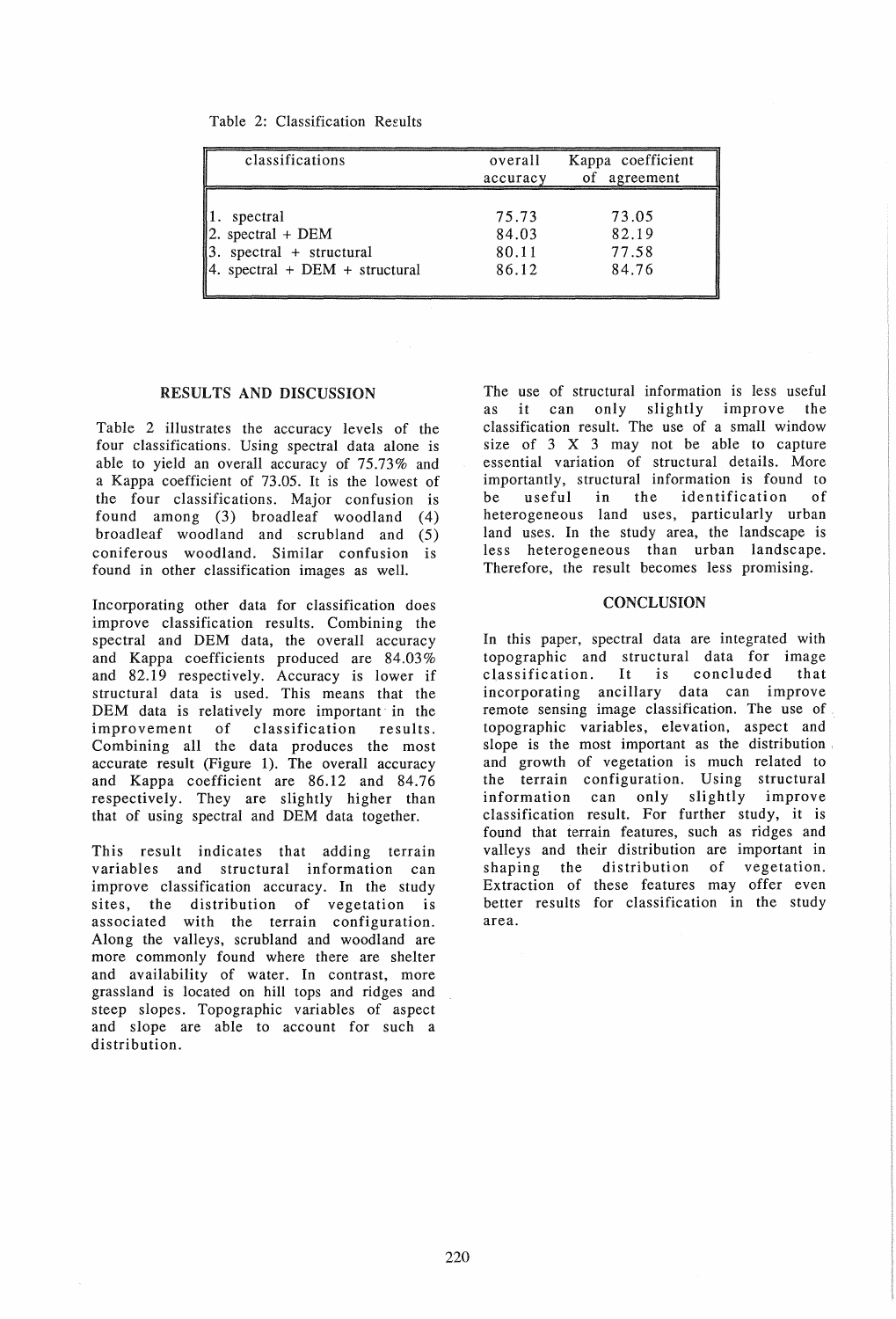Figure 1: Classification images generated from spectral, topographic and structural data



| 1. | water                                    |
|----|------------------------------------------|
| 2. | badland                                  |
| 3. | broadleaf woodland (mainly eucalyptus)   |
| 4. | broadleaf woodland and scrubland         |
| 5. | coniferous woodland (mainly pines)       |
|    | 6. coniferous woodland on shadowed slope |
|    | 7. mixed grass and rock outcrops         |
|    | 8. grassland                             |
| 9. | scrubland                                |
|    | 10. agricultural land                    |